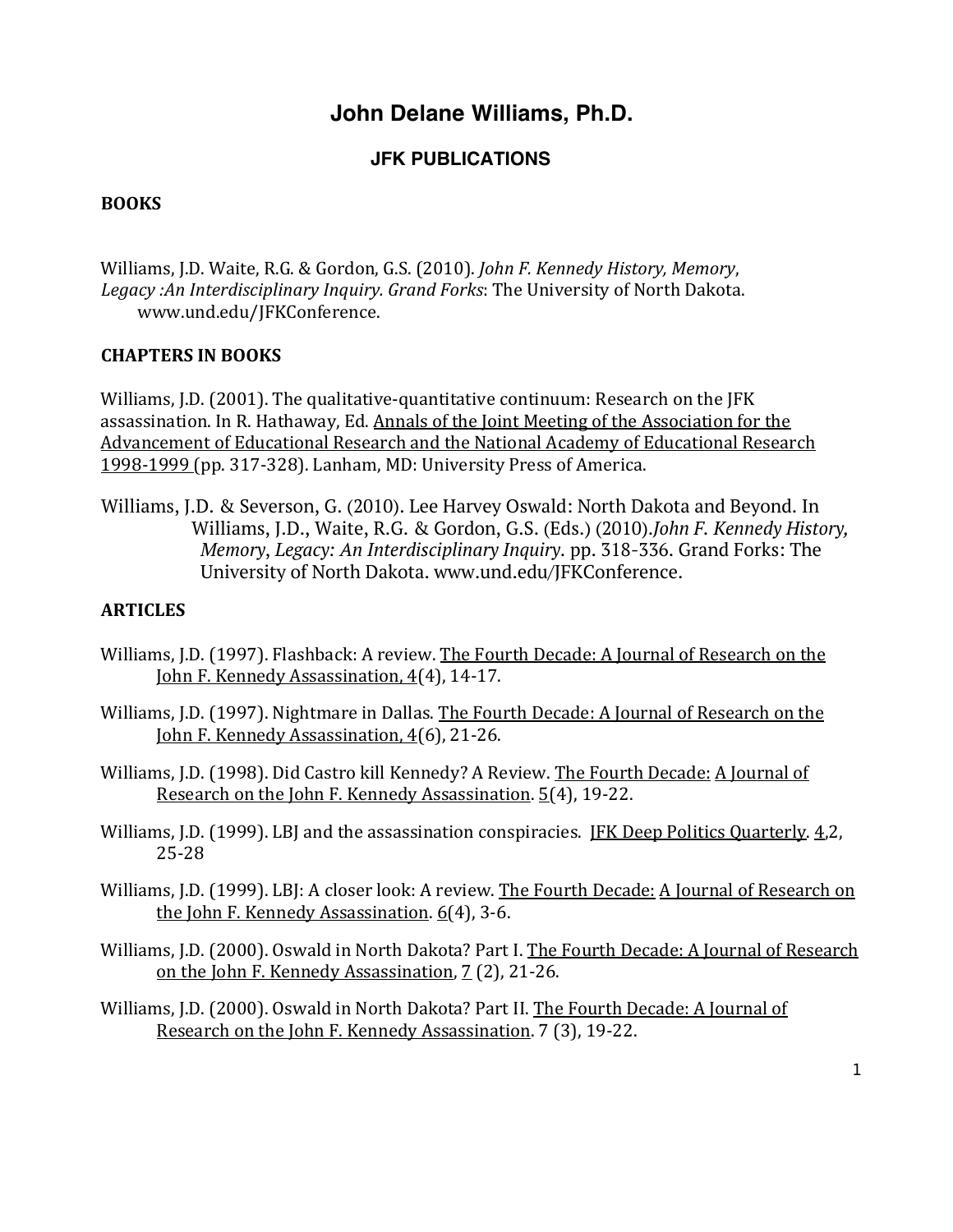- Williams, J.D. (2001). Murder in Dealey Plaza: A Review. The Fourth Decade: A Journal of Research on the John F. Kennedy Assassination. 8, (2), 12-17.
- Williams, J.D. & Conway, D. (2001). The Don Reynolds Testimony and LBJ. Assassination Chronicles. 7, (1), 19-28.
- Williams, J.D. (2003). Why is Morris Jaffe Interesting? The Dealey Plaza Echo, 7,2, 30-39.
- Williams, J.D. (2004). What McClellan does not tell us. JFK Deep Politics Quarterly. 9, 3, 19-24.
- Williams, J.D. (2004). Was the FBI Searching for Oswald the Day Before the Assassination? The Dealey Plaza Echo, 8,2, 46-52.
- Williams, J.D. & Cousins, K.T. (2005) Judyth and Lee: Was their Employment at Reily Coffee a Chance Event? Dealey Plaza Echo, 9,2, 37-43.
- Williams, J.D. (2005). Estes named Cliff Carter as the Master Strategist in the JFK Assassination. JFK/ Deep Politics Quarterly, 10,4,13-19.

Williams, J.D. (2006). Ultimate Sacrifice: The Whole is Less than the Sum of its Parts JFK/Deep Politics Quarterly, 11, 3, 15-22.

Williams, J.D., Cousins, K.T. & Baker, J.A. (2007). Judyth and Lee in New Orleans. Dealey Plaza Echo. 11, 1, 24-43.

Williams, J.D. (2007). Dr. Mary's monkey; Edward Haslam, an insider's account (Part One).JFK/Deep Politics Quarterly, 12, 4, 22-36..

Williams, J.D. (2007). Dr. Mary's monkey; Edward Haslam, an insider's account (Part Two).JFK/Deep Politics Quarterly, 12, 4,

Williams, J.D. (2008). Shock Doctrine: A New Paradigm for the JFK Assassination? JFK/Deep Politics Quarterly, 12, 4, 12-19.

Williams, J.D. (2008). Echo from Dealey Plaza: Abraham Bolden. The Dealey Plaza Echo. 12, 51-54.

Williams, J.D. (2009). Who was Richard Cain? [FK/Deep Politics Quarterly. 13,

Williams, J.D. (2009). How "Typical" Was the Protection for President Kennedy in Dallas? Dealey Plaza Echo. 13, 1, 1-4.

Williams, J.D. (2010). Triangle of Fire-A Review. JohnDelaneWilliams.blogspot.com.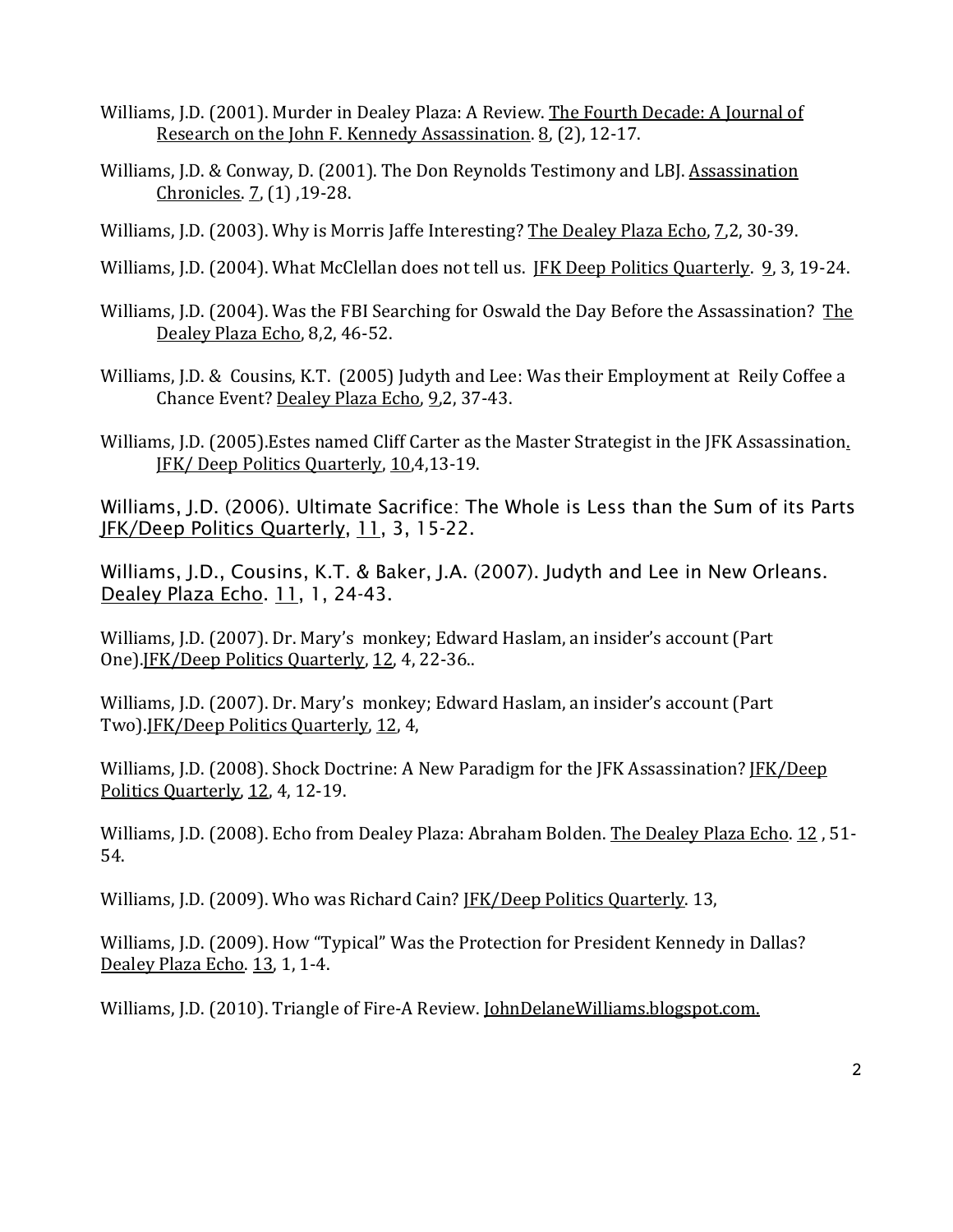Williams, J.D. (2010). Did JFK Agree to the so-Called C-Day Coup Against Castro? JFK/Deep Politics Quarterly, 15, 2, 11-22.

Williams, J.D. (2011). Inside the Record Review Board. Part I: The Medical Witnesses. JFK/Deep Politics Quarterly, 16, 2,7-18.

Williams, J.D. (2011). Inside the Record Review Board. Part II.: Fraud in the Evidence. A Pattern of Deception. *JohnDelaneWilliams.blogspot.com*.

Williams, J.D. (2011). Inside the Record Review Board. Part III: The Political Context of the Assassination. *JohnDelaneWilliams.blogspot.com*. 

Williams, J.D. (2012). Head Shot-A Physicist Analyzes the Assassination. JFK/Deep Politics Quarterly, 17, 1, 14-20.

Williams, J.D. (2012). Murder from Within-A Thirty-Seven Year Wait. *JFK/Deep Politics Quarterly,* 17, 3, 14-18.

Williams, J.D. (2013).An Early Prescient Researcher--Thomas G. Buchanan. *JohnDelaneWilliams.blogspot.com*.

Williams, J.D. (2014). The 50th Anniversary in Dallas. *JFK-E/Deep Politics Quarterly*, 1, 1, 14-20.

Williams, J.D. (2014). The Girl on the Stairs- Was Oswald even at the Sixth Floor at the Time of the Assassination? *JFK-E/Deep Politics Quarterly*, 1, 2, 3-16.

Williams, J.D.& Titovets, E. (2014). Did Oswald Speak Russian in Russia? *JFK-E/Deep Politics Quarterly*, 1,3, 21-34.

Williams, J.D. (2014). The Why of the JFK Assassination. *JohnDelaneWilliams.blogspot.com*

Williams, J.D (2015). Into the Nightmare. JFK-E/Deep Politics Quarterly, 2,1, 10-24.

Williams, J.D. (2015). LBJ: Mastermind of the JFK Assassination and Colossus.*The Dealey Plaza Echo*, 18, 2, 19-24.

Williams, J.D. (2016). Advocacy Research: Revisiting the Warren Commission. *The Dealey Plaza Echo*, 19, 1, 14-19.

Williams, J.D. (2016). Why is Oswald Still Considered the Assassin? *The Dealey Plaza Echo*, 19, 2, 14-22.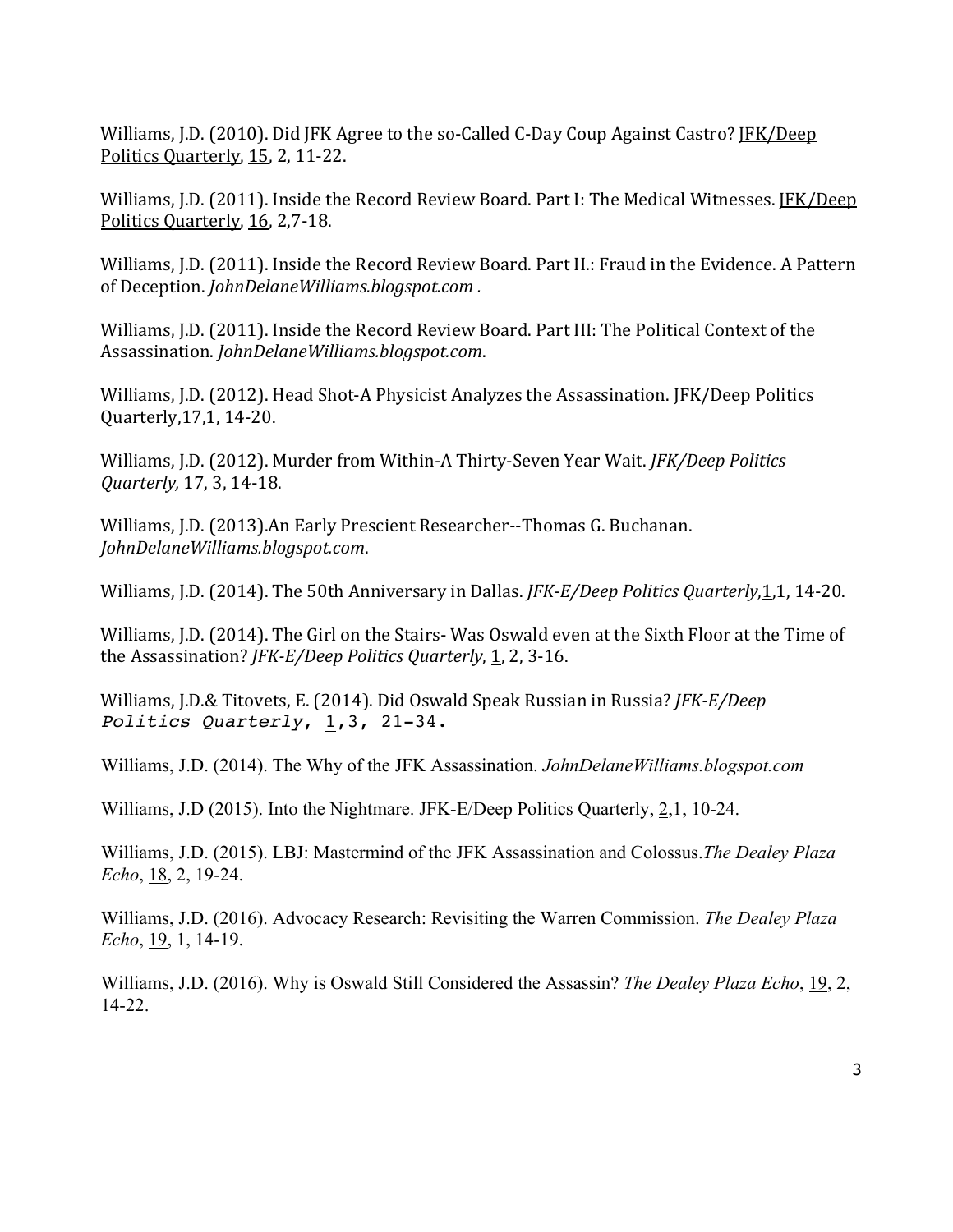## **Reviews**

Williams, J.D. Me & Lee. How I Came to Know, Love and Lose Lee Harvey Oswald. Judyth Vary Baker. In Amazon.com, November.

Williams, J.D. (2015). My Mother Threw Them Away. Review of Walt Brown (2015), *The Mickey Mantle Murder.*

# **REPORTS**

- Williams, J.D. & Severson, G. (1999). Reports of Sightings of Lee Harvey Oswald in Stanley, ND in the summer of 1953. Grand Forks, ND: Author.
- Williams, J.D., Severson, G. & Williams, J.A. (1999, December). Typescript of an interview with Lyle Aho regarding a possible Lee Harvey Oswald in Stanley, ND. Grand Forks, ND: Authors.

## **VIDEOS**:

Williams, J.D., Severson, G. & Williams, J.A. (1999, August). An interview with Lyle Aho regarding a possible Lee Harvey Oswald in Stanley, ND. Grand Forks, ND: Authors (Research Video).

# **AUDIO INTERVIEWS WITH TRANSCRIPTS**

- Williams, J.D. and Severson, G. (November 16, 2001; transcript 2002). Interview of Dennis David concerning JFK Assassination Information at Bethesda, MD. Dallas, TX.
- Williams, J.D. and Severson, G. (November 17-18, 2001; transcript 2002). Interview of Madeleine Brown concerning JFK Assassination Information in Dallas. Dallas, TX.

## **PRESENTATIONS**:

Williams, J.D. (1998, December). The qualitative- quantitative continuum: Research on the JFK assassination. Paper presented at the Association for the Advancement of Educational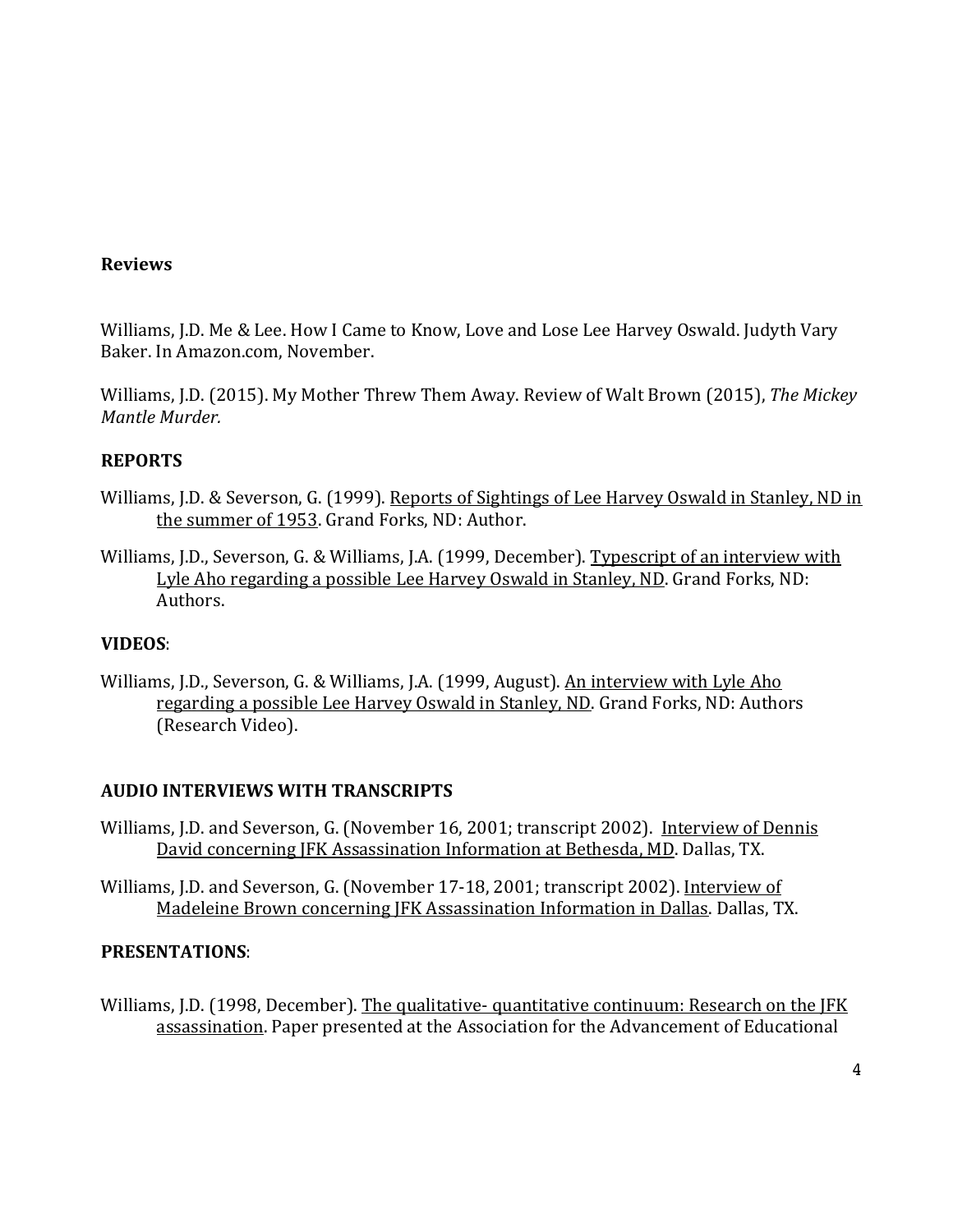Research annual meeting. Jacksonville, FL.

- Williams, J.D. (August 15, 2002). LBJ and the Kennedy assassination. St. Paul, MN: The Twin Cities (MN) JFK Assassination Research Group.
- Williams, J.D. (April 9, 2004). Investigating the Major Texas Conspirators in the JFK Assassination. St. Paul, MN: The Twin Cities (MN) JFK Assassination Research Group.
- Williams, J.D. (April 9, 2004).Ruby and Oswald: Connections. St. Paul, MN, The Twin Cities JFK Assassination Research Group.
- Williams, J.D. (September 7, 2004). Organized Crime and Relationship to JFK Assassination. Bloomington, MN. The Twin Cities JFK Assassination Research Group.
- Williams, J.D. (September 10, 2005). Recent research on Judyth Baker and New Orleans aspects of the JFK Assassination. Richfield, MN. Presentation to the Twin Cities JFK Research Group.
- Williams, J.D. (September 8, 2006). The JFK Assassination: The Place of Judyth Baker. Richfield, MN. Presentation to the Twin Cities JFK Research Group.
- Williams, J.D. (September 11, 2007). Edward Haslam, his witness and New Orleans. Richfield, MN. The Twin Cities JFK Research Group.
- Williams, J.D. & Severson. G. (September 25, 2008) Was Oswald in North Dakota? The UND JFK Conference, Grand Forks, ND.
- Williams, J.D. (Chair). (September 26, 2008) Symposium: Research on the JFK Assassination. The UND JFK Conference. Grand Forks, ND.

Williams, J.D. & Titovets, E. (November 23, 2013) Did Oswald Speak Russian in Russia? Arlington 50th Anniversary Conference, Arlington, TX.

- Williams, J.D. (May 17, 2014). Research on Oswald. Presentation to the Twin Cities JFK Research Group, Minneapolis, MN.
- Williams, J.D. (October 6,2014). Research on Lee Harvey Oswald I. Presentation at the Greenwood Senior Center, Seattle.
- Williams, J.D. (October 7, 2014). Research on Lee Harvey Oswald II. Presentation at the Russian Community Center, Seatle.

Williams, J.D. (November 21, 2015). Why is Oswald Still Considered the Assassin? Presentatio at